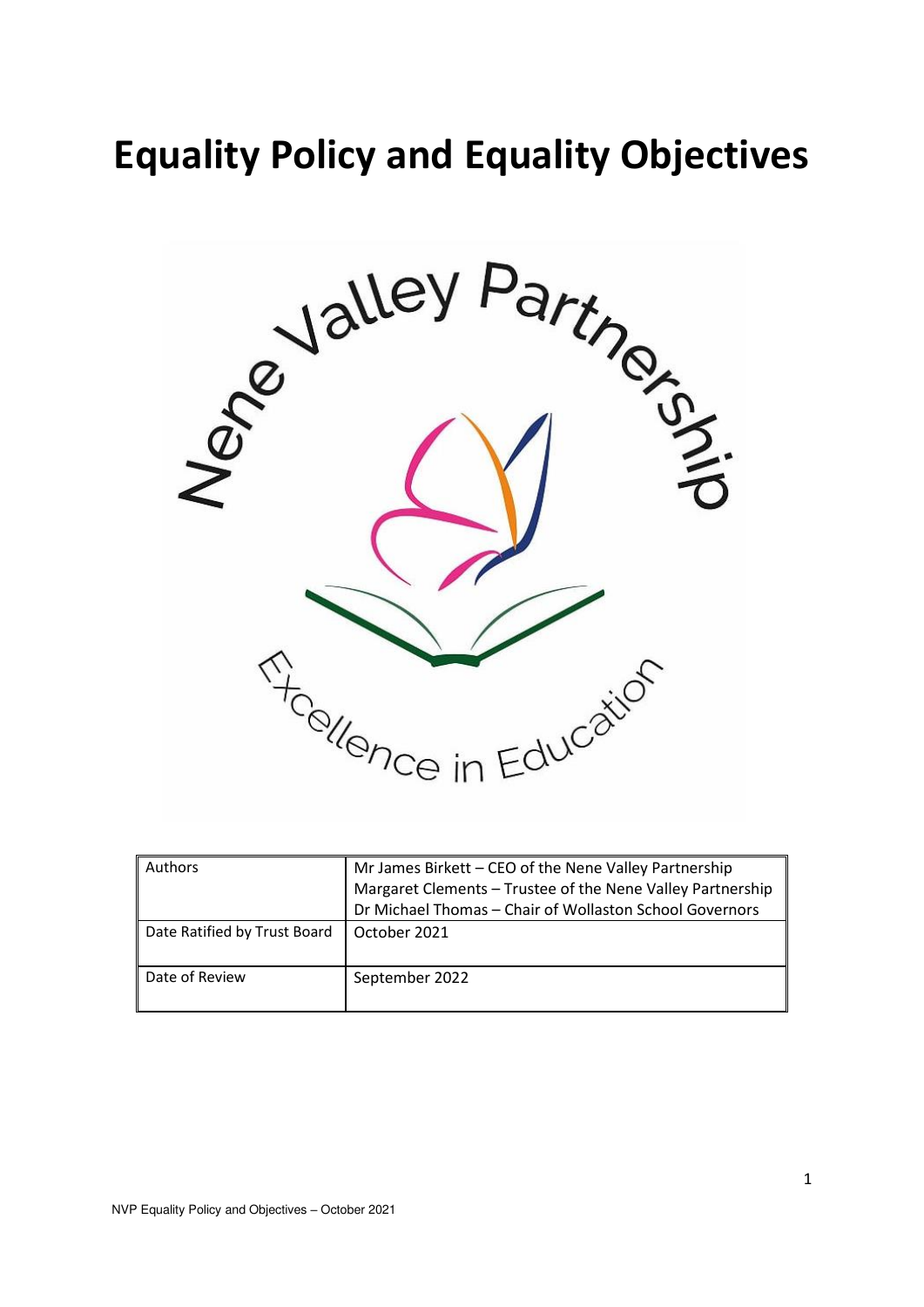#### **EQUALITY POLICY**

**The Nene Valley Partnership is committed to advancing equality and an appreciation of the value of diversity in all aspects of educational provision and as part of a safe and inclusive workplace.**  Our Trust aims to meet its obligations under the public sector equality duty by having due regard to the need to:

- Eliminate discrimination and other conduct that is prohibited by the Equality Act 2010
- Advance equality of opportunity between people who share a protected characteristic and people who do not share it
- Foster good relations across all characteristics between people who share a protected characteristic and those who do not.

All Nene Valley Partnership schools are committed to helping children and students of every circumstance, background and characteristic, to achieve their true potential, and make the most of the opportunities offered by an excellent education.

We are also committed to ensuring that our pupils and students appreciate the rewards and responsibilities of positive citizenship, both locally and globally. We will provide opportunities to explore and appreciate diversity and equality in order that our children are able to uphold and promote fundamental values and be ready to take their place as positive members of British society.

#### **Our Legal Duties**

Legislation relating to equality and discrimination is laid out in the Equality Act 2010.

This legislation covers employment (work), the provision of services and public functions and education. Employers (schools, the 'Trust') are liable for discriminatory acts of their employees if they did not take reasonable steps to prevent such acts.

Employees can be liable for acts (where an employer took reasonable steps to prevent such acts).

The **'Protected Characteristics'** within equality law are:

- Age
- Disability
- Gender reassignment
- Marriage and civil partnership
- Pregnancy and maternity
- Race
- Religion and belief
- Sex
- Sexual orientation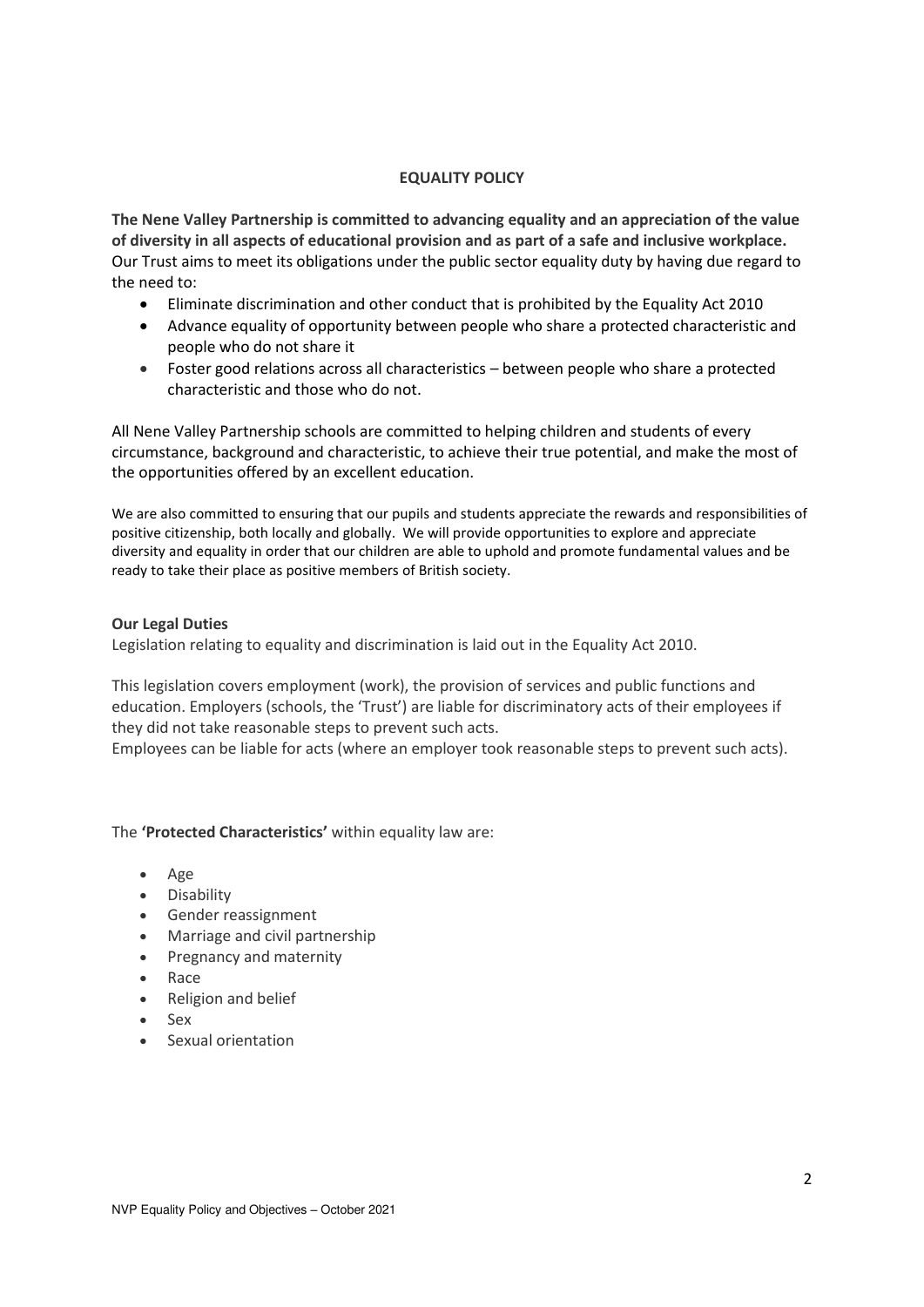## **'Prohibited Conduct' (acts that are unlawful):**

- Direct discrimination Examples: Less favourable treatment because of a protected characteristic.
- Indirect discrimination Examples: A provision, criterion or practice that puts a person at a particular disadvantage and is not a proportionate means of achieving a legitimate aim.
- Harassment Examples: Conduct which has the purpose or effect of violating dignity or creating an intimidating, hostile, degrading, humiliating or offensive environment. It includes harassment by a third party (e.g. customer or contractor) in the employment context.
- Victimisation Subjecting a person to a detriment because of their involvement with proceedings (a complaint) brought in connection with this Act.
- Discrimination arising from disability Treating someone unfavourably because of something connected with their disability (such as periods of absence from work or medical conditions) and failure to make reasonable adjustments.
- Gender reassignment discrimination Examples: Not allowing reasonable absence from work for the purpose of gender-reassignment in line with normal provision (such as sick leave).
- Pregnancy/maternity related discrimination Examples: Unfavourable treatment because of pregnancy or maternity. It includes unfavourable treatment of a woman or girl because she is breastfeeding.
- Discrimination by association or perception Examples: Discriminating against someone because they "look gay", or because they have a gay brother; discriminating against someone because they care for a disabled relative.

## **Public Sector Duties (applies to schools):**

As the Nene Valley Partnership (the 'Trust') and in each of our schools, we will, in the exercise of our functions, give due regard to the need to (in relation to protected characteristics above):

- 1. Seek to eliminate discrimination, harassment, victimisation and any other prohibited conduct.
- 2. Advance equality of opportunity (removes or minimise disadvantage; meet people's needs; take account of disabilities; encourage participation in public life).
- 3. Foster good relations between people (tackle prejudice and promote understanding).

In practice, 'due regard' means giving relevant and proportionate consideration to the duty, so decision makers in schools must have due regard when making a decision, developing a policy or taking an action as to whether it may have implications for people because of their protected characteristics.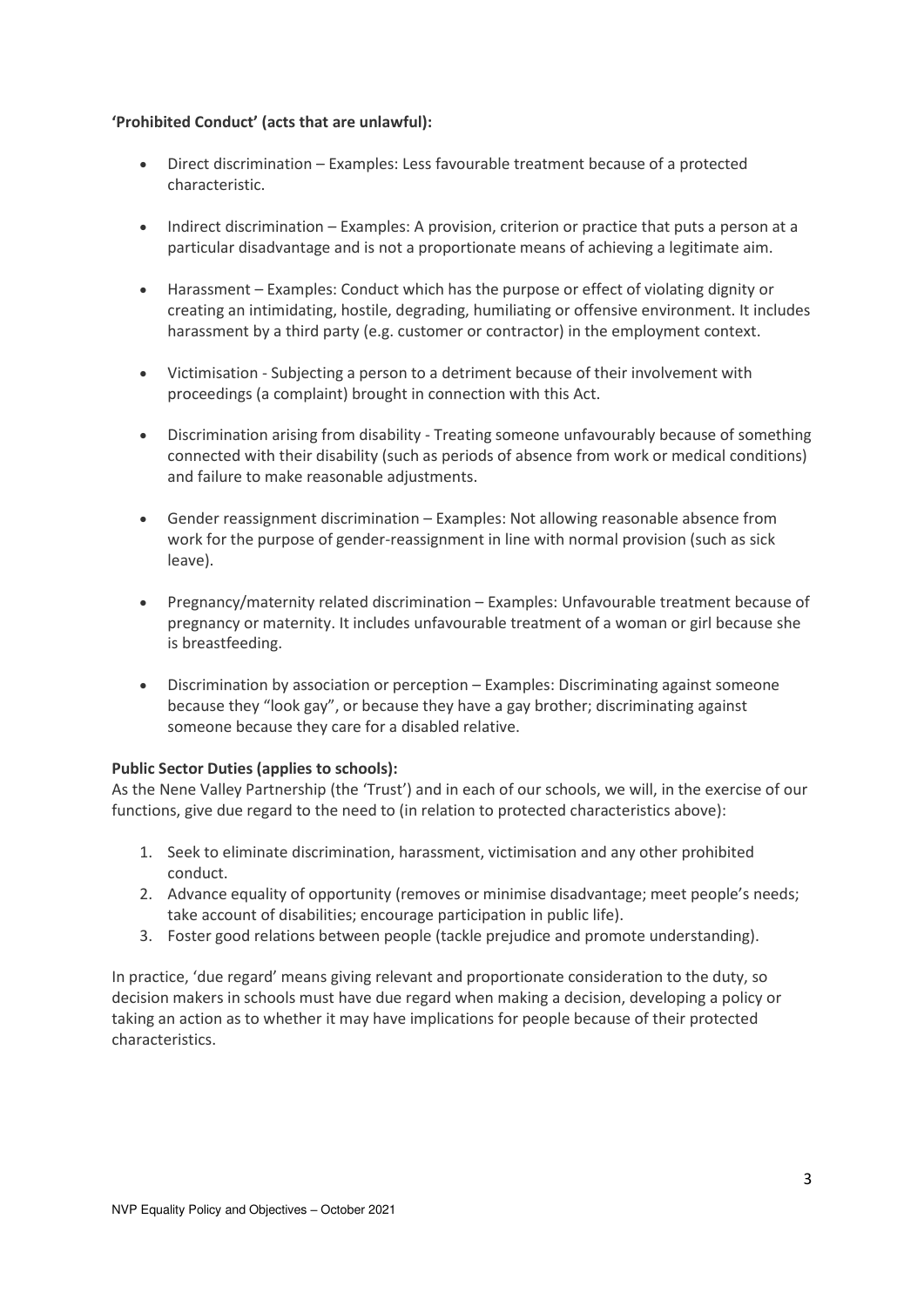## **The Nene Valley Partnership and all Trust Schools will:**

- Take reasonable steps to avoid disadvantage caused by a provision, criterion or practice or a physical feature that puts a disabled person at a substantial disadvantage compared to a non-disabled person. This involves removing or avoiding a physical feature - for example steps and providing features such as ramps and/or lifts where necessary.
- Take reasonable steps to provide auxiliary aids/services.
- Provide information in an accessible format.
- Develop and implement (by allocating appropriate resources) Accessibility Plans which will: 1. Increase disabled pupils' access to the school curriculum
	- 2. Improve the physical environment
	- 3. Improve provision of information.

The duty is an anticipatory and continuing one that schools owe to disabled pupils generally, regardless of whether the school knows that a particular pupil is disabled or whether the school currently has disabled pupils. In all Nene Valley Partnership Schools, we will plan ahead for the reasonable adjustments that we may need to make, working with the relevant admissions authority as appropriate.

For more information download guidance from the DfE: **<https://www.gov.uk/government/publications/equality-act-2010-advice-for-schools>**

And Equality Human Rights website:

**[http://www.equalityhumanrights.com](http://www.equalityhumanrights.com/)**

which includes the guidance for education providers (schools).

The Education and Inspections Act 2006 introduced a duty on all maintained schools in England to promote community cohesion.

## **Responsibilities:**

## **Nene Valley Partnership Trust Board will:**

- Ensure that the Governing Boards of all Trust schools adopt this policy.
- Ensure that Governing Boards establish equality objectives as appropriate to their setting and monitor these as part of the regular evaluative cycle.

## **Governing Boards will:**

- Ensure that the school complies with equality-related legislation.
- Ensure that the policy and its procedures are implemented by the Headteacher.
- Ensure all other school policies promote equality.
- Give due regard to the Public Sector Equality Duty when making decisions.
- Set and evaluate appropriate equality objectives as appropriate to the context of the school.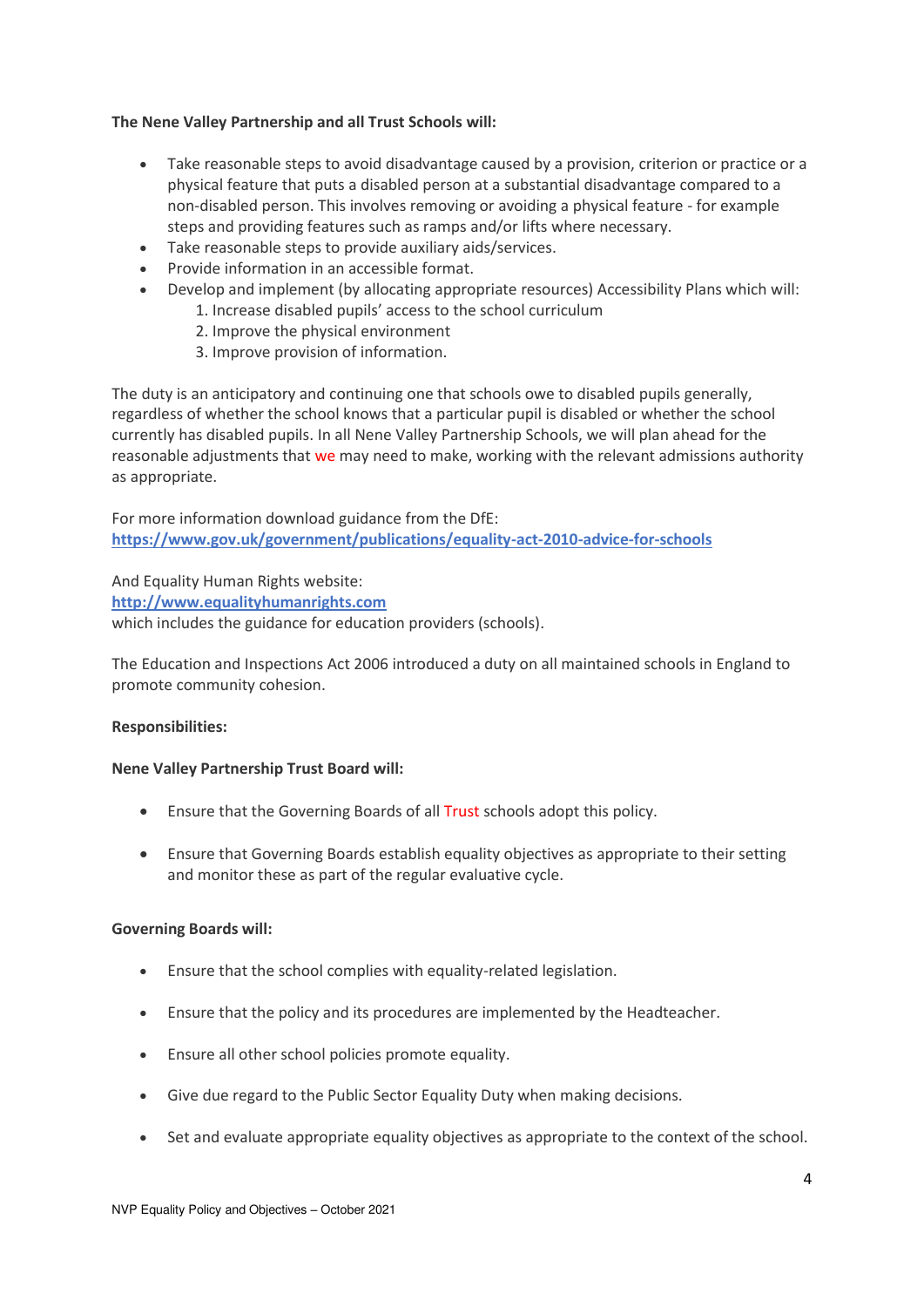## **Headteacher:**

- Implement the policy and its related procedures.
- Make all staff aware of their responsibilities and provide training as appropriate to enable them to effectively deliver this policy.
- Take appropriate action in any case of actual or potential discrimination.
- Ensure that all staff understand their duties regarding recruitment and providing reasonable adjustments to staff. It is unlawful for an employer to enquire about the health of an applicant for a job until a job offer has been made, unless the questions are specifically related to an intrinsic function of the work - for example ensuring that applicants for a PE teaching post have the physical capability to carry out the duties. Schools should no longer require job applicants to complete a generic health questionnaire. Neither should a school seek out past sickness records until they have made a job offer.
- Ensure that all staff and pupils are aware of the process for reporting and following up bullying and prejudice-related incidents.

#### **All staff:**

- Enact this policy, its commitments and procedures, and their responsibilities associated with this policy.
- Deal with bullying and discriminatory incidentsand know how to identify and challenge prejudice and stereotyping.
- Promote equality and good relations and not discriminate on any grounds.
- Attend such training and information opportunities as necessary to enact this policy and keep up to date with equality legislation.
- To be models of equal opportunities through their words and actions.

#### **Students and Pupils:**

- Refrain from engaging in discriminatory behaviour or any other behaviour that contravenes this policy.
- Engage in educational activities which advance their knowledge and understanding of equality, diversity and inclusivity.

#### **Visitors (e.g. parent helpers, contractors):**

- To be aware of, and comply with, the school's equality duties.
- To refrain from engaging in direct or indirect discriminatory behaviour.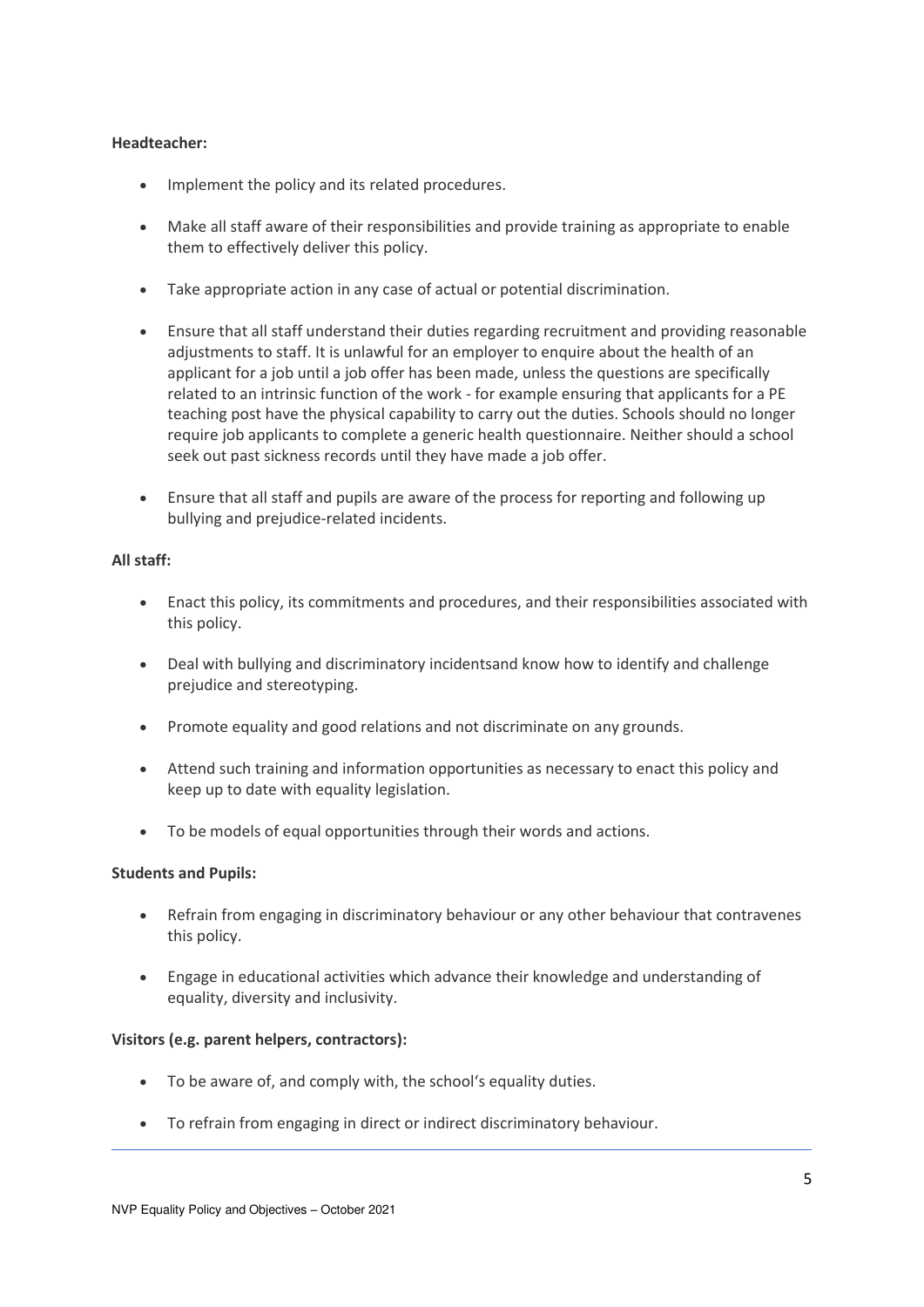## **Appendix 1**

## **Definitions:**

**Equality:** This is more clearly defined as equality of opportunity and outcome, rather than equality of treatment. This means treating people fairly and according to their needs as some people may need to be treated differently in order to achieve an equal outcome.

**Inclusive:** Making sure everyone can participate, whatever their background or circumstances.

**Diversity:** Recognising that we are all different. Diversity is an outcome of equality and inclusion.

**Cohesion:** People from different backgrounds getting on well together (good community relations). There is a shared vision and sense of purpose or belonging. Diversity is valued. Relationships are strong, supportive and sustainable. Cohesion is an outcome of equality and inclusion.

**Community**: From the school's perspective, the term "community" has a number of meanings:

- The school community the students we serve, their families and the school's staff.
- The community within which the school is located in its geographical community, and the people who live and/or work in that area.
- The community of Britain all schools by definition are part of it.
- The global community formed by European and international links.

**Gender Dysphoria:** Gender dysphoria is a recognised condition in which a person feels that there is a mismatch between their biological sex and their gender identity. Biological sex is assigned at birth, depending on the appearance of the infant. Gender identity is the gender that a person "identifies" with or feels themselves to be.

## **Equality Policy**

Our Equalities Policy is in line with national guidance and contains information about how the school/Trust complies with the Public Sector Equality Duty. We also give guidance to staff and outside visitors on our approach to promoting equality.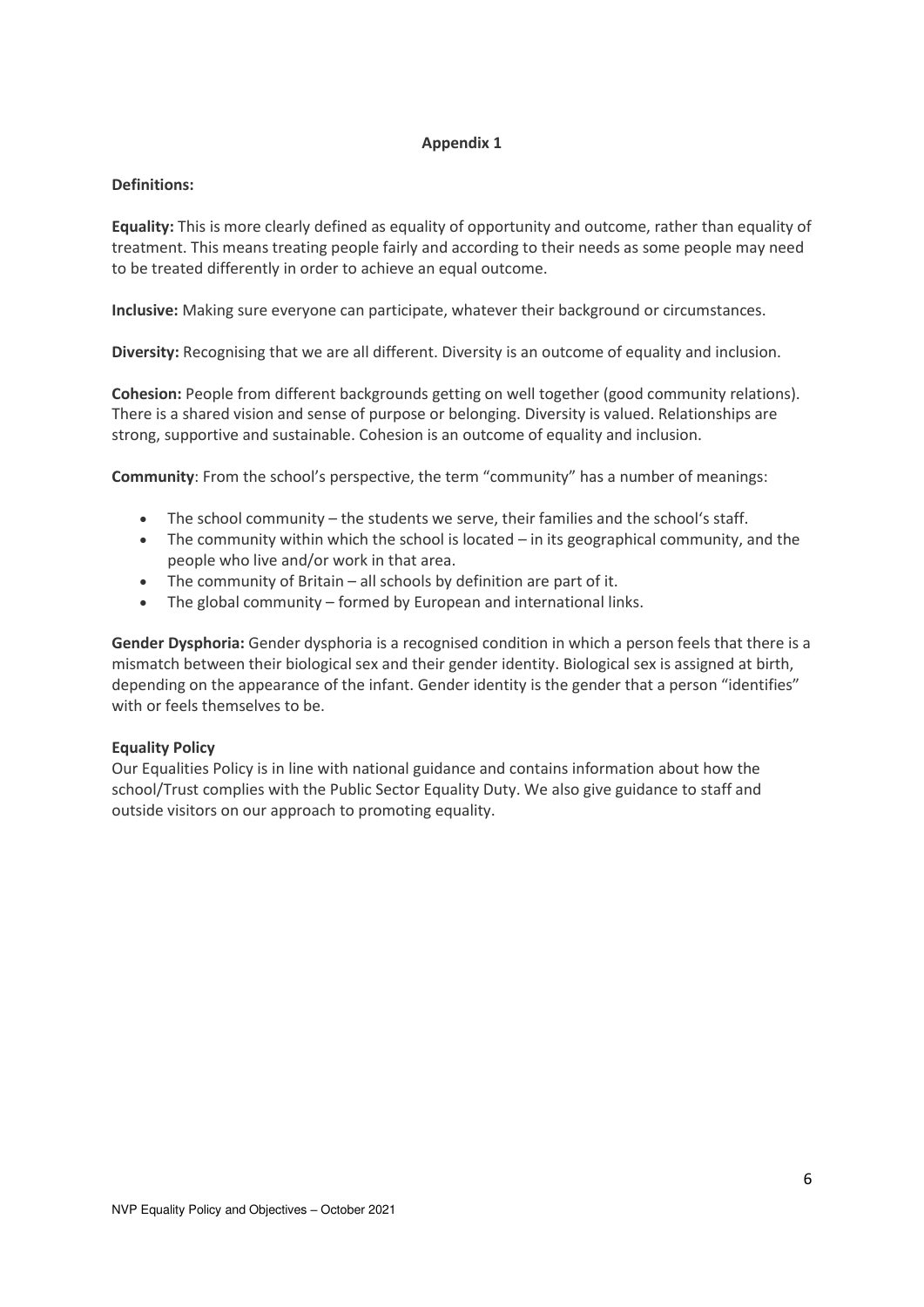## **Appendix 2**

## **Visions and Aims of the Nene Valley Partnership**

## Vision

Our schools will provide a happy, safe and stimulating learning environment, in which we strive to provide Excellence in Education in all aspects of provision. We aim to inspire and support every child, young person and adult, regardless of background or circumstance, to achieve their personal best. All children and young people at our schools are entitled to an appropriate education, one that meets their needs, promotes high standards and the fulfilment of potential.

We promise to:

- have high aspirations and expectations for all our pupils
- ensure that individuals achieve their personal best
- encourage independence, life skills, self-confidence and positive self esteem
- help our pupils to become confident individuals living fulfilling lives
- support our pupils to make a successful transition into adulthood, be this employment, further education or training
- develop a caring and inclusive community, which values truth, diversity and mutual respect
- establish effective communication with all parents/carers and other partners
- recognise, celebrate and record the achievements of all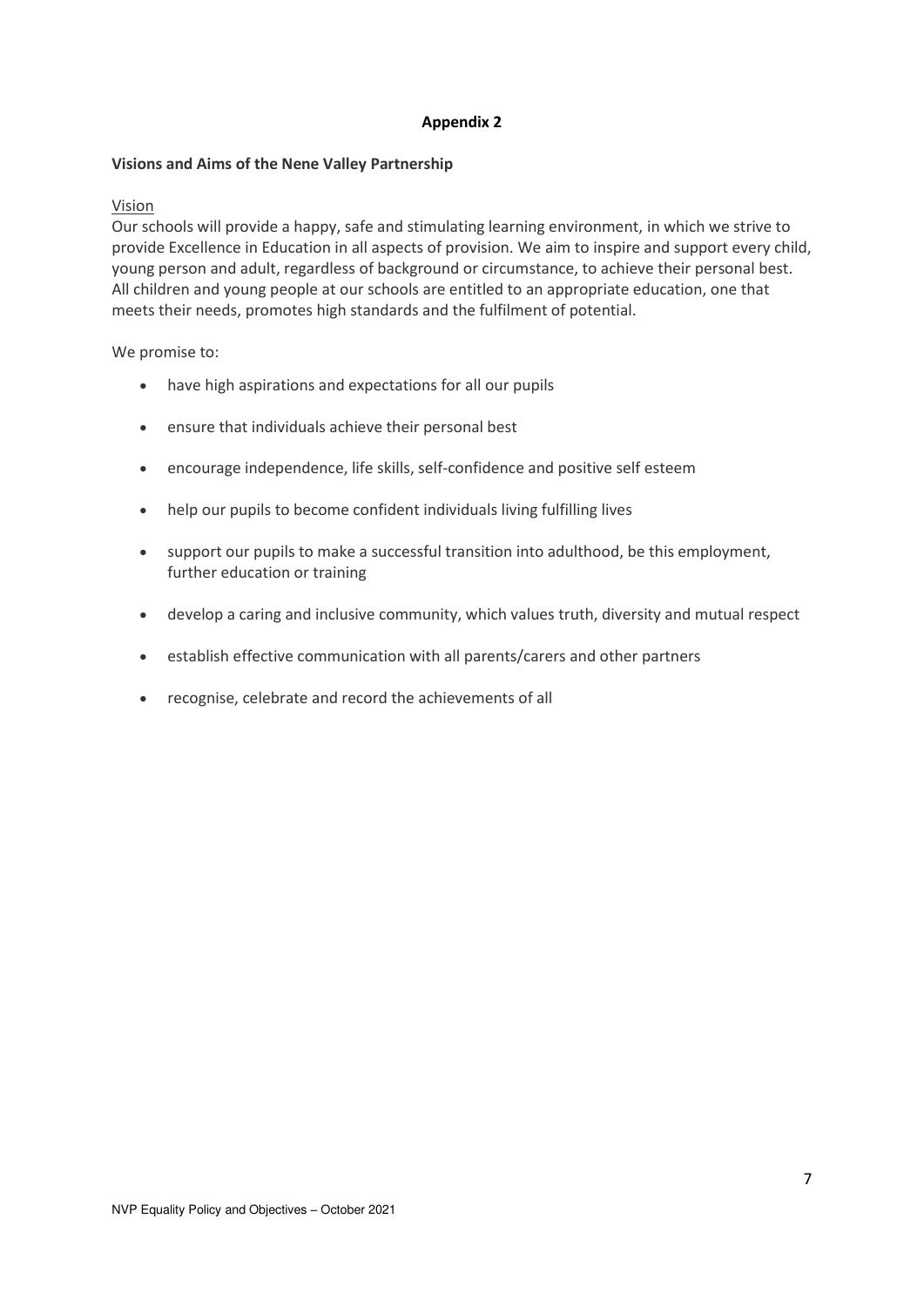## **Appendix 3: Equality Objectives for Individual Schools**

Equality Objectives reflect the school's priorities and draw upon available data and other evidence. Careful analysis of this is undertaken in order to ensure that we are working to achieve improved outcomes for different groups of students.

Equality objectives are specific to each school within the Nene Valley Partnership.

#### **Reviewing Objectives:**

Schools will review and update their equality objectives every year and report annually to the Governing Body on progress towards achieving them. We involve and consult staff, pupils, governors, parents and carers as appropriate throughout the year.

#### **Wollaston School – For 2021-2022 our Equality Objectives are:**

- To eliminate the use of discriminatory language. Introduction of a dedicated reporting and response channel to ensure all incidents are dealt with appropriately and are monitored by leaders and Governors. School Lead: Simon Anderson
- To increase our staff and students' understanding of the importance of diversity, inclusivity and mutual respect through pastoral programmes and CPD content. School Lead: Kieron Beeby and Anita Walker
- To use performance data to monitor student achievement and respond to variations between groups of learners, subjects, courses and key stages, looking carefully at trends over time and comparisons with other schools. School Lead: Shazia Lydon
- As part of the recovery from the pandemic, to ensure that all students are given the opportunity to make a positive contribution to the life of the school by delivering a broad and balanced curriculum and extra curricular programme that encompasses aspects beyond the classroom. School Leads: Kieron Beeby, Shazia Lydon and an Associate Assistant Headteacher (Co-Curricular)
- To ensure a full adoption of the national SRE curriculum in order that all students and staff understand how to form and maintain healthy relationships, respond to imbalances of power and where to access help if required. School Leads: Anita Walker and Zoe Correa-Humphries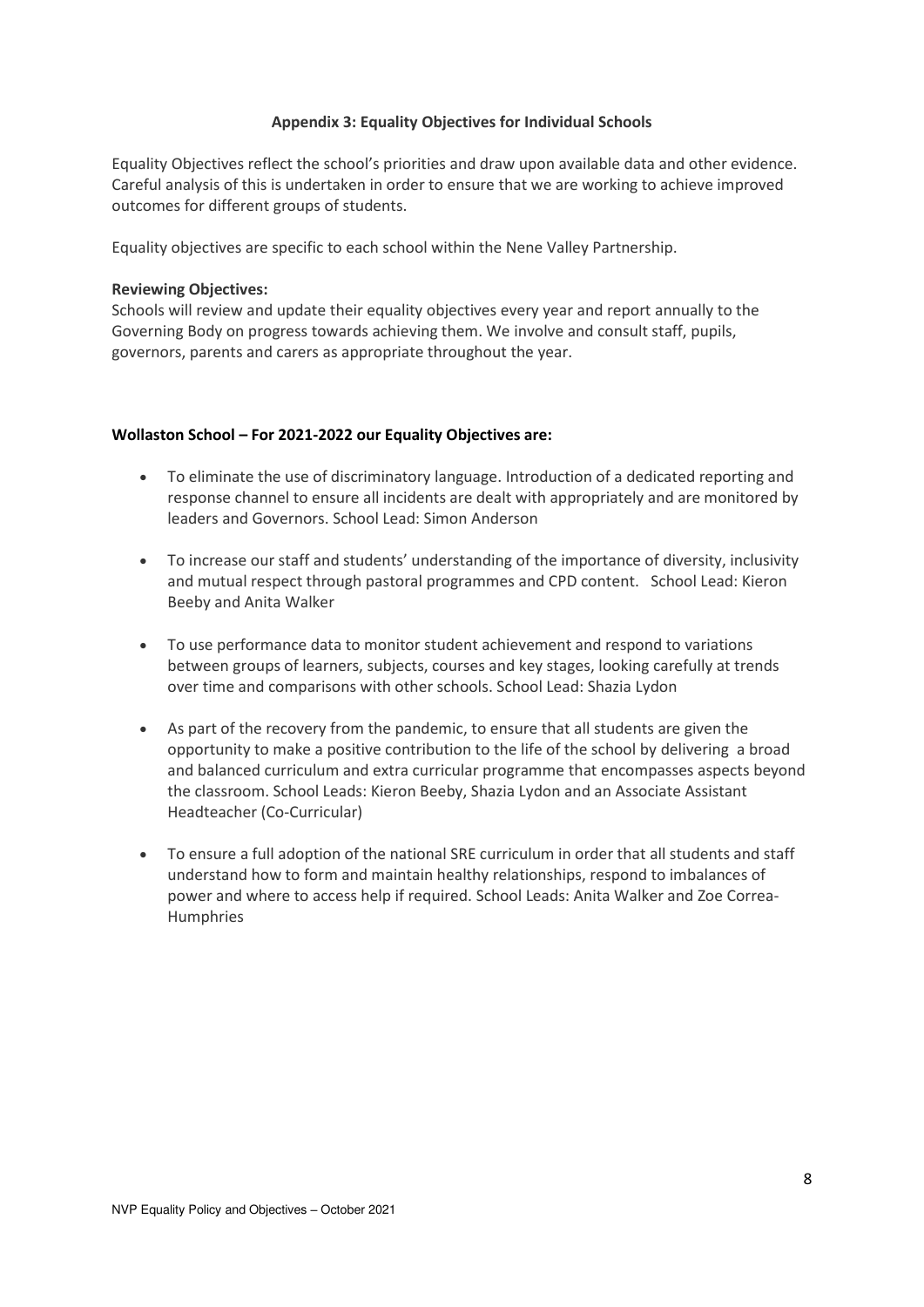**Bozeat Primary School – For 2021-2022 our Equality Objectives are**:

| Objective               | Which protected          | <b>Actions</b>                           | How will we know we have                   | Lead and other   | <b>RAG</b> |
|-------------------------|--------------------------|------------------------------------------|--------------------------------------------|------------------|------------|
|                         | group(s) will this most  |                                          | achieved the objective?                    | key players      | review     |
|                         | affect /influence        |                                          |                                            |                  |            |
| By the end of the       | Race, Religion,          | No-one is unfairly or illegally          | School curriculum reflects that            | GR/CO            |            |
| school year: To widen   | <b>Vulnerable Groups</b> | disadvantaged as a consequence of        | all learners have equal access             | JF, RP All staff |            |
| pupils' understanding   |                          | their gender, colour, race, age,         | to a rich, broad, balanced and             |                  |            |
| and knowledge and       |                          | ethnic or national origin, disability or | relevant curriculum.                       |                  |            |
| promote healthy         |                          | religious beliefs.                       | To ensure that teaching and                |                  |            |
| attitudes towards       |                          |                                          | learning promotes equality,                |                  |            |
| cultural diversity,     |                          | Pupil awareness and understanding        | celebrates diversity and                   |                  |            |
| different religions,    |                          | of different communities is              | promotes community cohesion.               |                  |            |
| ethnic and socio-       |                          | increased through assemblies and         |                                            |                  |            |
| economic groups         |                          | cultural events.                         | Pupil awareness and                        |                  |            |
| locally, nationally and |                          |                                          | understanding of different                 |                  |            |
| globally.               |                          |                                          | communities is increased                   |                  |            |
| Race, Religion,         |                          |                                          | through assemblies and<br>cultural events. |                  |            |
| Vulnerable children     |                          |                                          |                                            |                  |            |

# **Bozeat Equalities Objectives and Action Plan 2021/2022**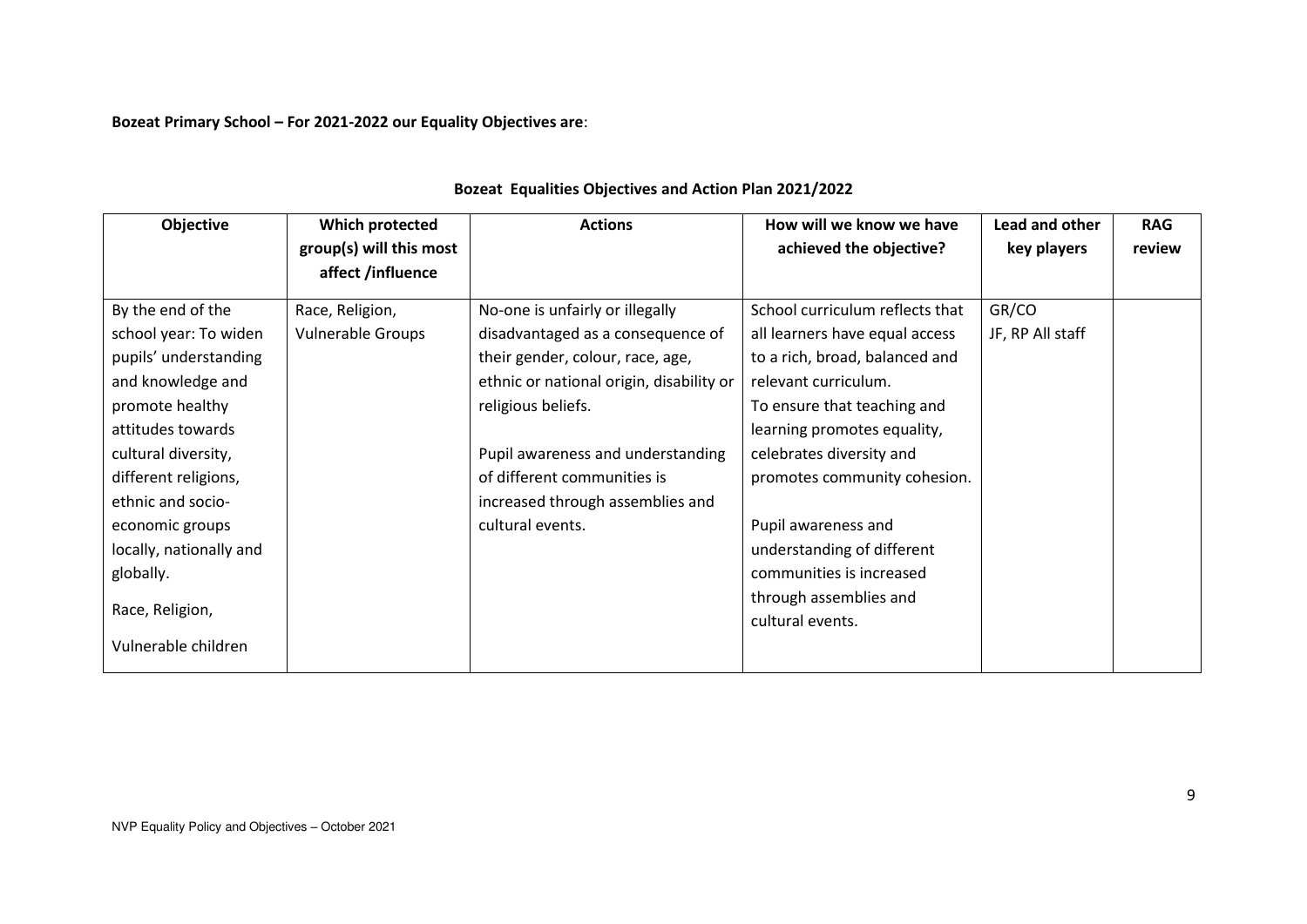| By the end of the                                                                                                                                                                                                                        | Race, Religion and                    | Analyse data following each data                                                                                                                                                                                                               | Academic data to show                           | GR/CO                 |  |
|------------------------------------------------------------------------------------------------------------------------------------------------------------------------------------------------------------------------------------------|---------------------------------------|------------------------------------------------------------------------------------------------------------------------------------------------------------------------------------------------------------------------------------------------|-------------------------------------------------|-----------------------|--|
| school year: To monitor<br>and analyse pupil<br>achievement by race,<br>gender, disability and<br>groups of vulnerable<br>learners and act on any<br>trends or patterns in<br>the data that require<br>additional support for<br>pupils. | belief, vulnerable<br>groups disabled | drop looking for trends that<br>highlight specific groups of children<br>making less progress than expected.<br>Provide specific intervention<br>targeting children from these groups<br>in order to ensure that any<br>identified gaps close. | achievement gaps between<br>groups are minimal. | All teaching<br>staff |  |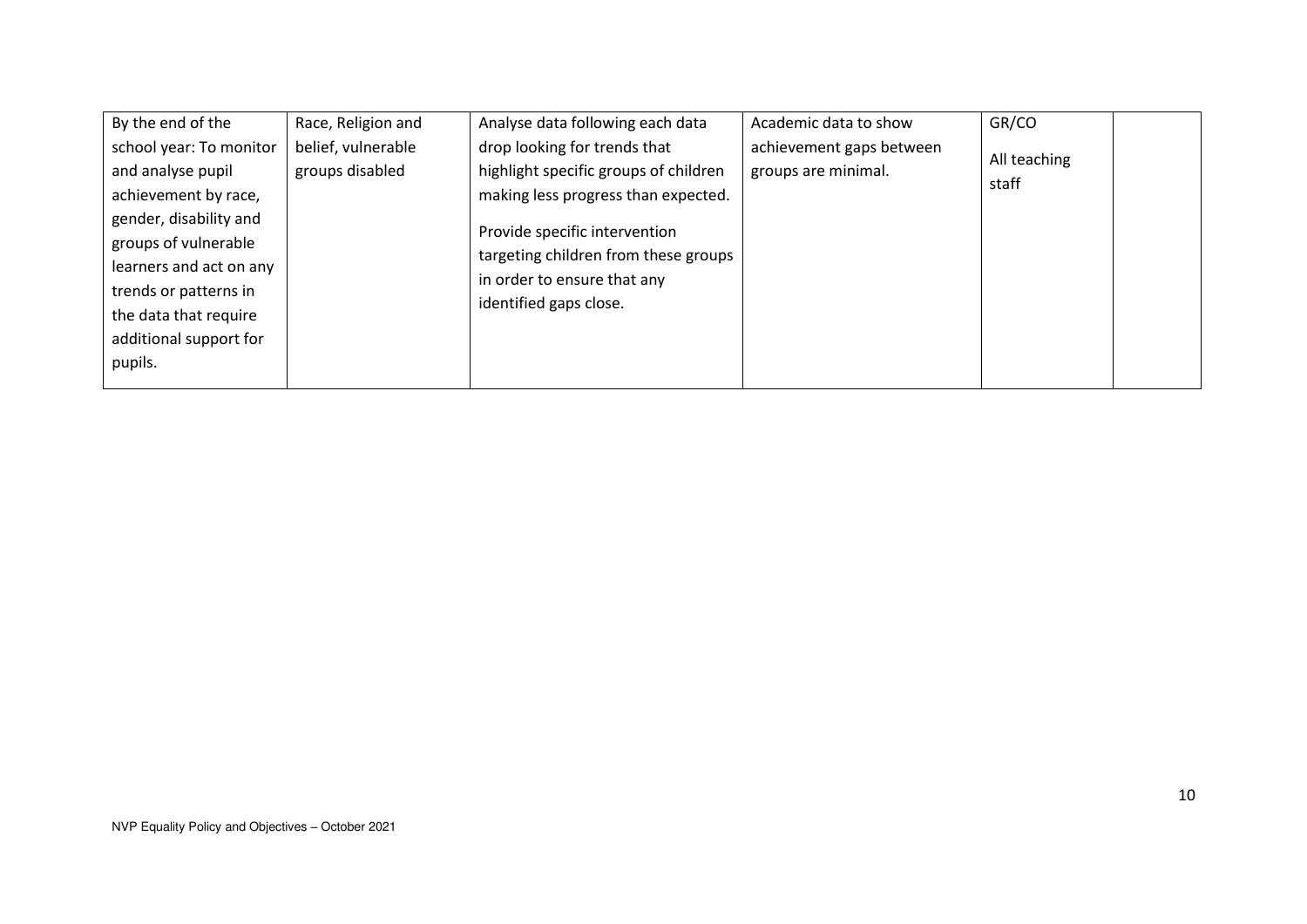**Irchester Community Primary School – For 2021-2022 our Equality Objectives are**:

| Objective                                                                                                                                                     | Which protected<br>group(s) will this most<br>affect /influence | <b>Actions</b>                                                                                                                                                                                                                              | How will we know we have<br>achieved the objective?                                                         | Lead and<br>other key<br>players      | <b>RAG review</b> |
|---------------------------------------------------------------------------------------------------------------------------------------------------------------|-----------------------------------------------------------------|---------------------------------------------------------------------------------------------------------------------------------------------------------------------------------------------------------------------------------------------|-------------------------------------------------------------------------------------------------------------|---------------------------------------|-------------------|
| By the end of the school<br>year all pupils will have<br>a better understanding<br>of people and<br>communities beyond<br>their own immediate<br>experiences. | Race, Religion and<br>beliefs                                   | Promotion of diversity and<br>understanding of people and<br>communities beyond pupils'<br>immediate experiences.<br>Acceptance of new pupils from<br>1.<br>wider range of ethnic groups:<br>'feedback Friday' survey and<br>follow up work | Groups of pupils feel happy<br>1.<br>and accepted by school:<br>survey results; data to show<br>achievement | SENCo / NY /<br><b>School Council</b> |                   |
|                                                                                                                                                               |                                                                 | Each year group has promotion of<br>2.<br>other faiths and cultures as a main<br>focus in a curriculum unit and<br>extra-curricular events e.g.<br>Interfaith Day                                                                           | Evidence of understanding<br>2.<br>in pupils' work                                                          | Teachers / AL                         |                   |
|                                                                                                                                                               |                                                                 | Whole school curriculum audit to<br>3.<br>ensure range of cultures and<br>communities studied                                                                                                                                               | Pupils' increased knowledge<br>3.<br>of wider world:                                                        | JLA / Teachers                        |                   |

# **ICPS Equalities Objectives and Action Plan 2020/2021**